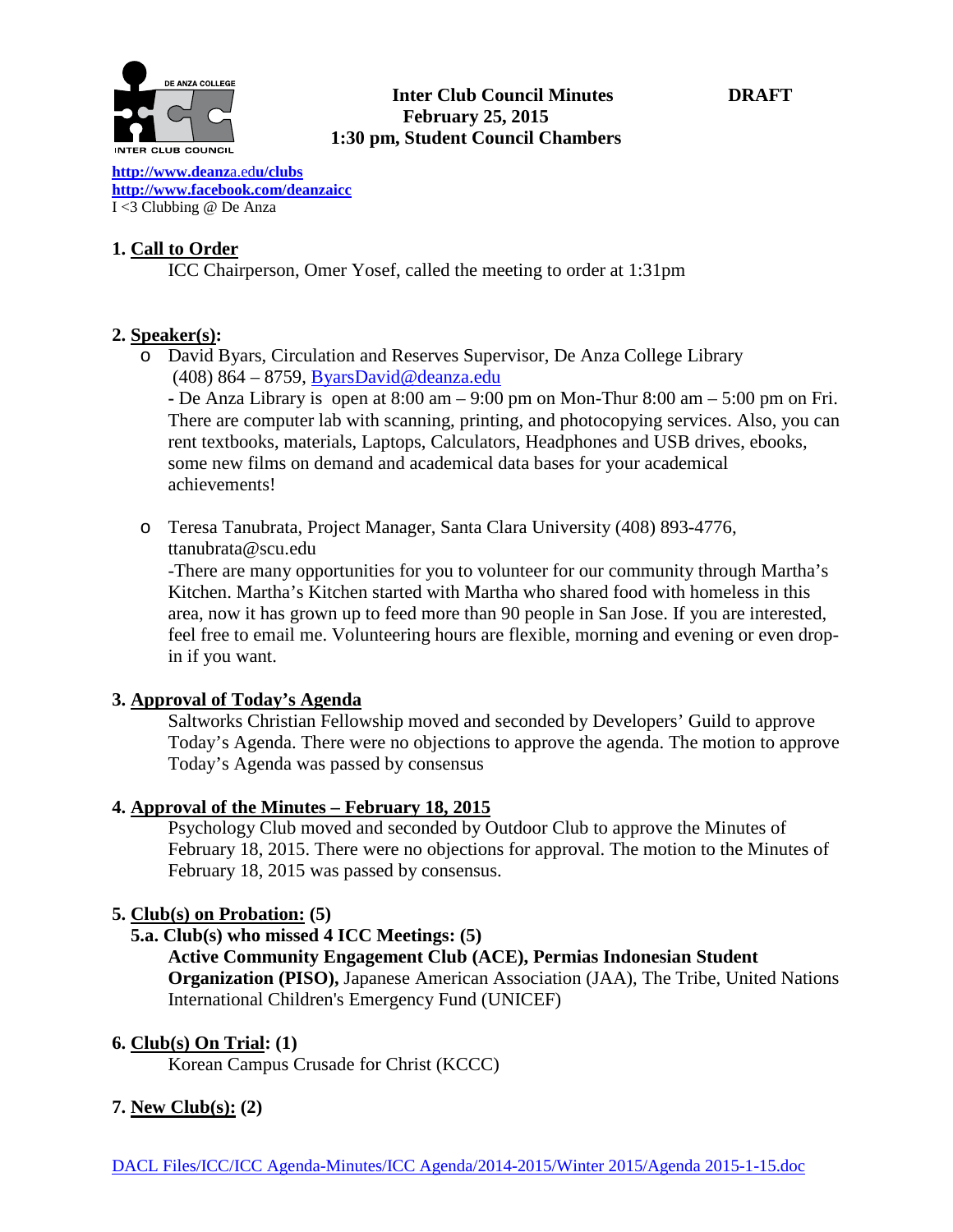**Swag Script Writers Group(#4442), and De Anza Sustainability Alliance (DASA)(# ) will each receive a one time allocation of \$100.**

- **8. Inactive Club(s): (2)**
	- **8.a. Club(s) who missed Club Day and 4 ICC Meetings (2 Probations): Integral Movement for AB540 Student Success (I.M.A.S.S), Visionaries' Conversation Club for 2050 (VCC2050)**
- **9. Number of Active Clubs: (74)**

#### **10. Calendars**

#### **10.1 ICC/Club Calendar of Events as of 2/24/15**

 Information is from the Event Planning Request Form (**New Information in Bold**/ \* Money collected)

| Tue. March 3 | In Our Own Voice presentation hosted by Inclusability – 9:30 am – 11:30 am –   |
|--------------|--------------------------------------------------------------------------------|
|              | Student Council Chamber A                                                      |
|              | Wed. March 11 Hug Day Event hosted by Anti Bulling Club – 10:30 am – 1:30 pm – |
|              | Main Ouad East                                                                 |

#### **10.2 DASB Calendar of Events as of 2/24/15**

 **Information** is from the Event Planning Request Form (**New Information in Bold**/ \* Money collected)

| <b>Wed. Feb. 25</b> | <b>Movie Screening by DASB Environmental Sustainability Committee</b>  |
|---------------------|------------------------------------------------------------------------|
|                     | $-1:00 \text{ pm} - 3:00 \text{ pm} - \text{Conference Room B}$        |
| Feb. 23-26          | Tent City Event $-7:30$ am $-12:30$ pm $-$ Main Quad                   |
| Thur. March 5       | Pajama Movie Night-7:00 pm - 9:00 pm -                                 |
|                     | <b>Student Council Chamber A</b>                                       |
| Fri. March 6        | Winter Dance $-9:00 \text{ pm} - 12:00 \text{ am Conference Room A&B}$ |
| Fri. March 13       | SSCCC Region IV Meeting by Legislative Affairs – 4:30 pm – 9:00 pm     |
|                     | - Student Council Chamber A                                            |

### **11. ICC/Club Account Balance Status (New Information in Bold) (As of 2/17/15)**

| Club/ICC Allocation Account            | $(\#41 - 54730)$ | \$5,573.19  |
|----------------------------------------|------------------|-------------|
| <b>ICC Allocation-New Club Account</b> | $(#41-54720)$    | \$1,000.00  |
| <b>ICC Emergency Relief Account</b>    | $(#44-4289)$     | \$3,490.68  |
| <b>ICC Events Award Account</b>        | $(#41-54600)$    | \$7,300.00  |
| <b>ICC</b> Inactive Hold               | $(\#44 - 4300)$  | \$ 5797.51  |
| <b>ICC Scholarship Account</b>         | $(\#44 - 4310)$  | \$11,421.80 |
| TCC                                    | $(\#44 - 4320)$  | \$2,629.05  |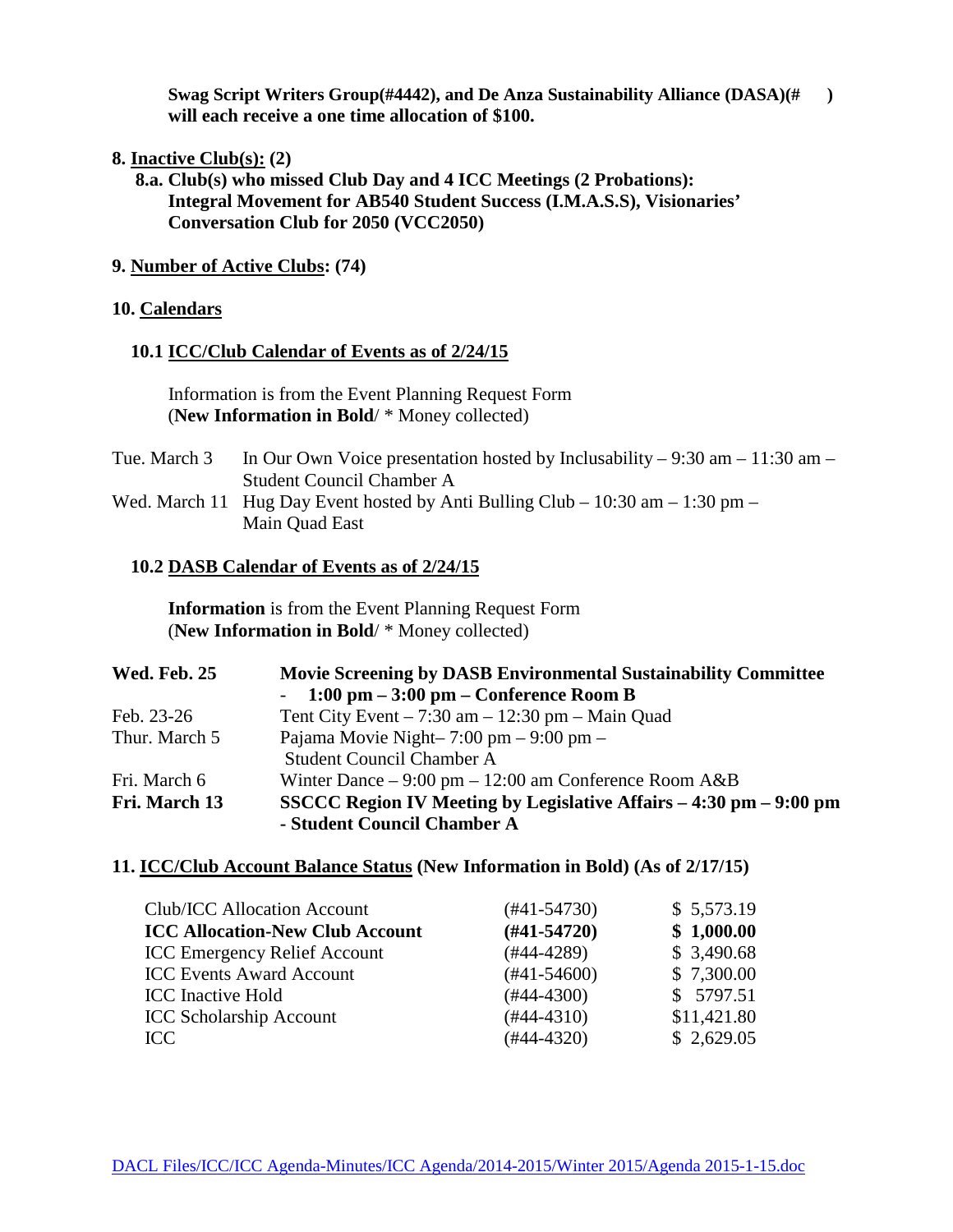#### **12. Business**

### **12.1 Club/ICC Allocation Account Budget Request**

4 Elements moved and seconded by Green Party to approve The Reasoning Games Club's request of \$110 from the Club/ICC Allocation Account #41-54730 to the Reasoning Games Club Account #41-54406-4010 \$50 for flyers and posters, #41-54406-4060 \$40 for printing cards and boards, #41-54406-5922 \$20 for Tencent common website for The Reasoning Game Competition on March 13, 2015 at L33. DECA moved and seconded by Marketing Club to end discussion. Discussion ended by consensus. There were no objections for approval. The motion to approve Reasoning Games Club's request \$110 from the Club/ICC Allocation Account #41-54730 to to the Reasoning Games Club Account #41-54406-4010 50 for flyers, posters, printing and website for The Reasoning Game Competition on March 13, 2015, was passed by consensus

### **12.2 Emergency Relief Fund #44-4289**

Film Society moved and seconded by DECA to approve Outdoor Club's request of \$500 from the ICC Emergency Relief Account #44-4289 to Friends of Yosemite (Yosemite Search and Rescue). SFJ moved and seconded by Physics Club to end discussion. Discussion ended by consensus. There were no objections for approval. The motion to approve approve Outdoor Club's request of \$500 from the ICC Emergency Relief Account #44-4289 to Friends of Yosemite (Yosemite Search and Rescue) was passed by consensus

### **12.3 Club Day Songs for DJ**

ICC Representatives were given blank cards to list songs that were not offensive and also to be diverse languages for Club Day. The cards will be picked up at the end of the ICC Meeting

### **12.4 Clubs who participated Campus Clean-up – drawing**

Congratulations to the InterVarsity Chriatian Fellowship for winning \$50 for bringing most people to the Campus Cleanup and Saltworks Christian Fellowship for winning \$50 for drawing!!!

### **13. Reports:**

ICC Chairperson: Omer Yosef

1. There will be some changes to the Club Room. Club Game room with will be made for better club communities. Also, we are planning on moving mail box and Table Tennis tables to the Game Room so that clubs can have more room to socialize.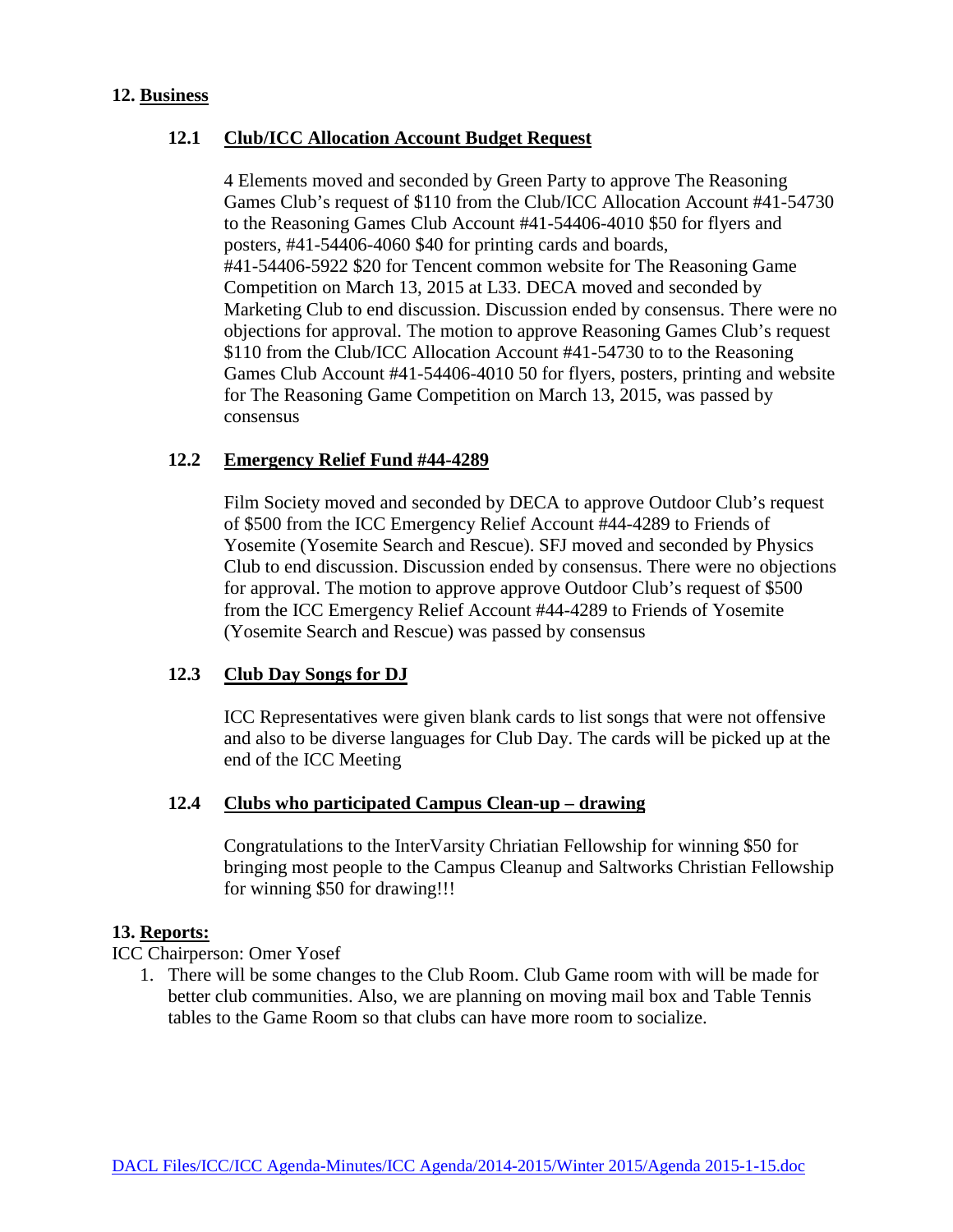ICC Chair of Finance: Simon Siu

- 1. Since HKSA cancelled their event on Feb. 20 in Conference Room A&B, I will transfer the money back to ICC allocation account. The balance of \$410.00 from HKSA Account #41- 54270-4010 (\$50) and #41-54270-52174 (\$360) back to ICC/Club Allocation #41-54730
- 2. TSA #41-54151 \$200 did not spend funds. I will transfer #41-54151-4010 \$200 back to ICC Club Allocations #41-54730

ICC Chair of Programs: Raisa Hernandez

- 1. Thank you for helping us clean the campus last week!!!
- 2. Don't forget to turn in your Flea Market Concession Bid for the month of April for the next ICC Meeting.

ICC Chair of Marketing: Joyce Lin

1. Don't forget we have "I <3Clubbing" pictures due this quarter. Please send them in as soon as possible through email or the ICC Facebook, we are making the Photo Slideshow.

DASB Liaison: Rhea Goveas

1. Two more days of Tent City left! Join your fellow students out in the Main Quad to important issues such as campus safety and income inequality. Please bring a tent if you plan on staying overnight, as we have a limited supply. Dinner will be provided.

ICC Advisor: La Donna Yumori-Kaku

- 1. Last ICC Agenda Meeting for Winter: Monday March 2 for Wednesday March 4, ICC Meeting. Please have your Club Budget Request form signed by 2 club officers and advisor in order for the budget request to be reviewed. Please request Club Banner funds so you will be ready for Spring Club Day.
- 2. First ICC Agenda Meeting for Spring: Monday, April 13 for consideration for the first Spring ICC meeting on Wednesday, April 15. Please plan in advance for your budget request.
- 3. Club Fundraising Event: Please see me before so we can discuss a fundraising event for your club.
- 4. De Anza Visual Performing Arts Center (VPAC) and Conference Room A/B: Please see me about having a event

in these rooms. Clubs need to plan early. Clubs may request ICC funds to help with expenses. There is no room rental but there are technical staff, equipment usage, clean up charges in the VPAC. There are clean up charges for Conf. Rm A/B. There will be Security charges if the club charges admission or donation to the event or if event is on a holiday. Club Advisor MUST be present of Club Events in the VPAC or Conference Rm A/B.

- 5. Club Advisor(s) must be present at Club Events that use the club name or club funds ON or OFF campus.
- 6. De Anza Club Accounts now online: The web link for club reports is listed below. A great big thank you goes out to Dennis for making this available. [http://www.deanza.edu/studentaccounts/reports\\_club.html](http://www.deanza.edu/studentaccounts/reports_club.html)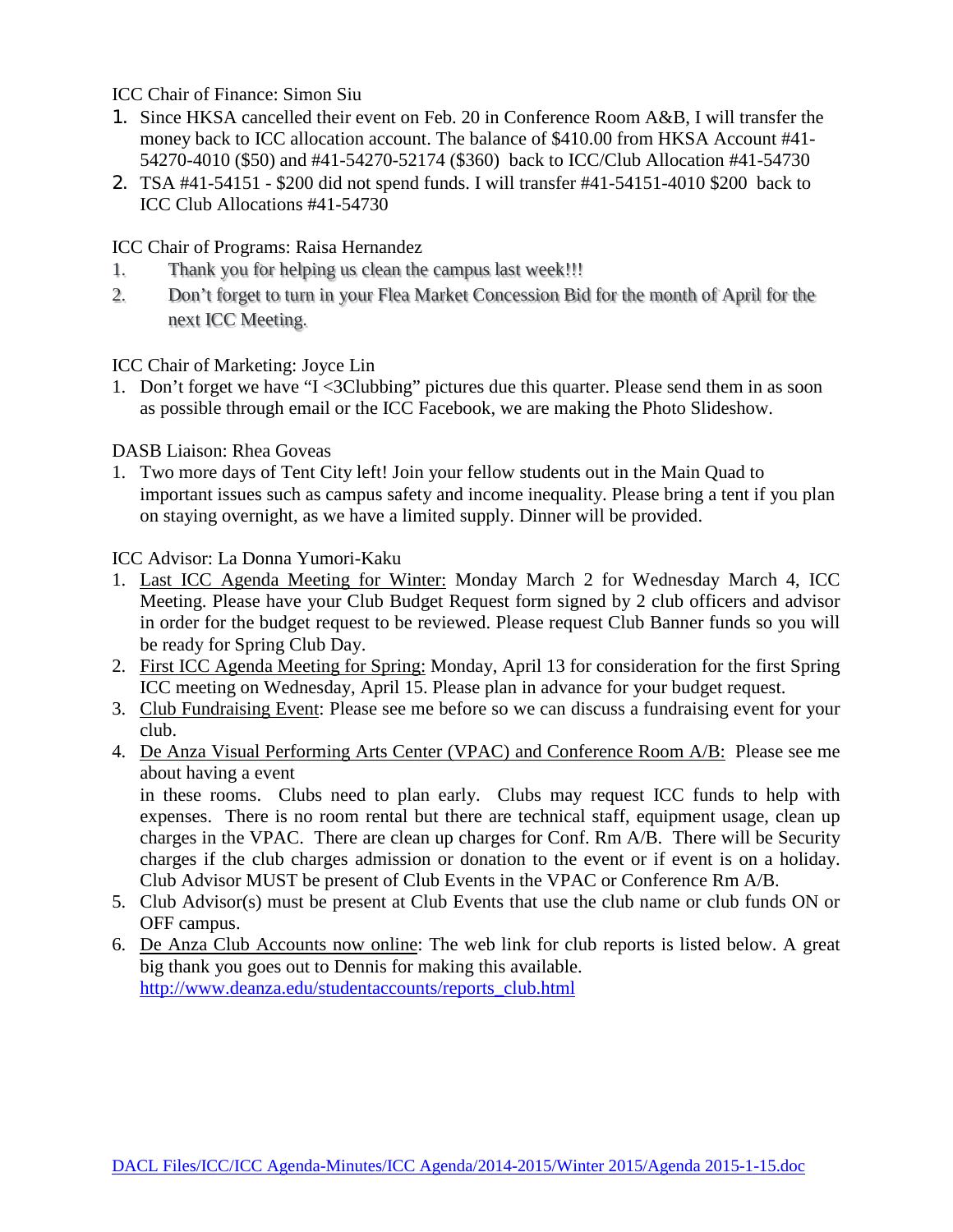#### **14. Announcements**

Inclusability: In Our Own Voice – 3/3/15, 9:30 am – 11:30 am, Student Council Chamber In Our Own Voice, Nami Panel Discussion of personal experiences overcoming mental health challenges.

International Youth Fellowship (IYF): IYF Academy – Korean, Chinese, Spanish, Piano, Arts & Crafts classes. – 2/28/15-5/30/15, 10:00 am – 12:00 pm, IYF center

Korean, Chinese, Spanish, Piano, and Arts & Crafts classes. Make friends, have fun & learn something new!

- 4 Elements: First Thursday Open Mic 3/5/15, 5:00 pm 8:00 pm, Euphrat (VPAC) Open mic event for the public to showcase talents.
- DASB: We are holding a free-admission festival called Baylands on Saturday June 13th, 2015. We want to invite any and all Clubs to get involved with this festival. We would love collaboration in the planning of the Festival, so please email Julia or Brian. Also, there is room for Clubs to table at the Festival. Please email us Brian Romaine: brianjromaine@gmail.com Julia Malakiman: Juliamalakiman@yahoo.com

John Cognetta clarified that the Club Room could be a Game Room for all not just for T-Tennis

|                                                                          | <b>Present</b> | <b>Absent</b> | <b>Probation</b><br><b>Present</b> | <b>Probation</b><br><b>Absent</b> |
|--------------------------------------------------------------------------|----------------|---------------|------------------------------------|-----------------------------------|
| 300! Bowling Club 6/30/15                                                | X              |               |                                    |                                   |
| 4 Elements Hip Hop Club 6/26/15                                          | X              |               |                                    |                                   |
| <b>Active Community Engagement Club (ACE)</b><br>9/1/15                  |                |               |                                    | X                                 |
| <b>Anime Club 5/14/15</b>                                                | X              |               |                                    |                                   |
| Anti-Bullying Club (ABC) 5/19/15                                         | X              |               |                                    |                                   |
| Apple-N-Droid 4/21/15                                                    |                | X             |                                    |                                   |
| <b>Asian Pacific American Students for</b><br>Leadership (APASL) 4/28/15 | X              |               |                                    |                                   |
| <b>Association of Computer Machinery (ACM)</b><br>6/30/15                | X              |               |                                    |                                   |
| Auto Technology 5/14/15                                                  | X              |               |                                    |                                   |
| Badminton Club 6/30/15                                                   | X              |               |                                    |                                   |
| <b>Ballet Folklorico 9/29/15</b>                                         |                | X             |                                    |                                   |
| Cheer and Dance Team 1/7/16                                              | X              |               |                                    |                                   |
| Chinese Student Association (CSA) 6/20/14                                | X              |               |                                    |                                   |
| Christians on Campus 7/12/15                                             | X              |               |                                    |                                   |
| Circle K 4/16/15                                                         | X              |               |                                    |                                   |
| Cross Cultural Partners Club (CCPC) 3/7/15                               | X              |               |                                    |                                   |
| Cycling Dons 1/19/15                                                     |                | X             |                                    |                                   |
| <b>DeAnthro 11/7/15</b>                                                  | X              |               |                                    |                                   |
| <b>DECA 6/28/15</b>                                                      | X              |               |                                    |                                   |
| Desi Student Association (DSA) 6/30/15                                   |                | X             |                                    |                                   |

#### **15. Roll Call**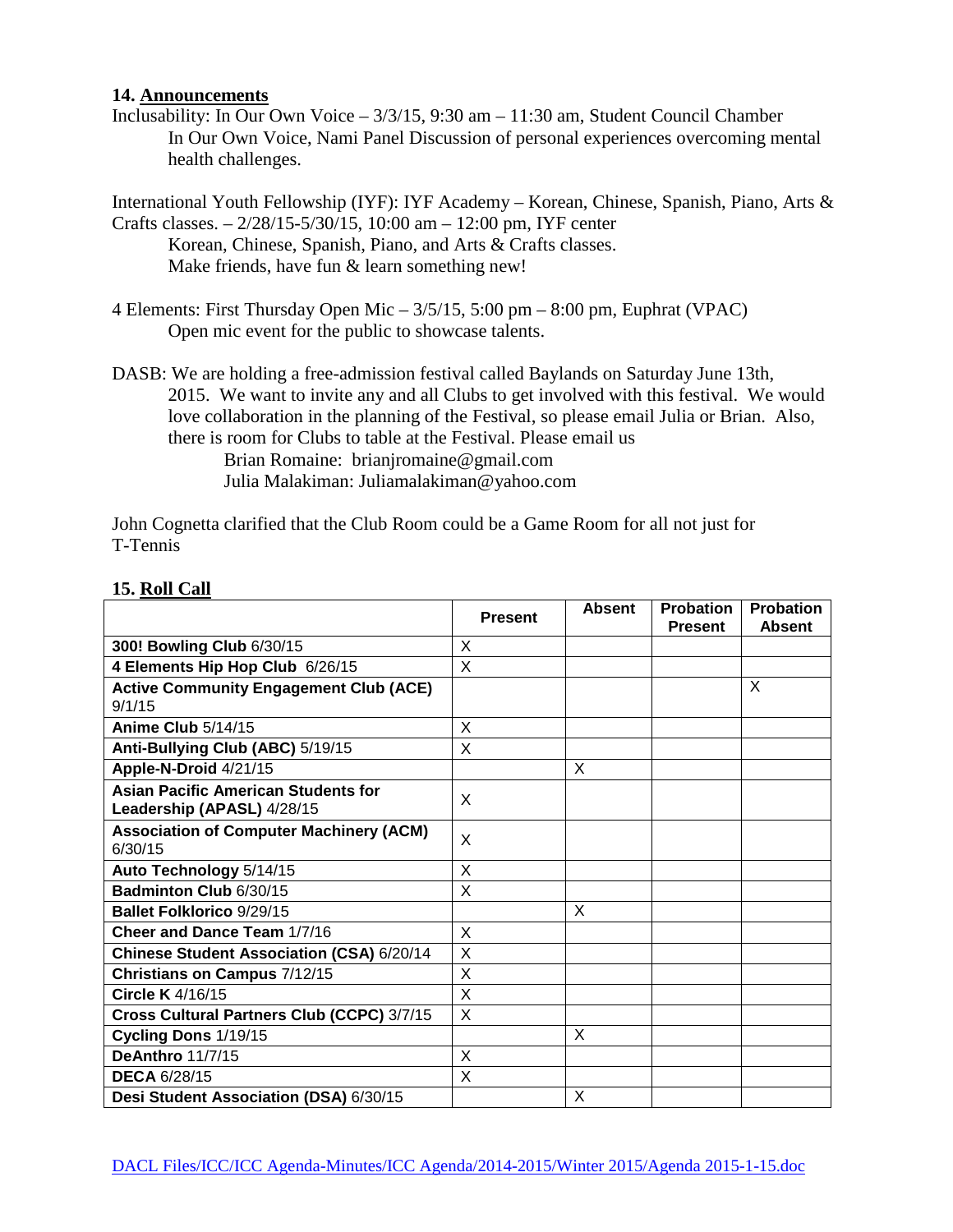| Developers' Guild 4/27/15                                 | X |                         |   |   |
|-----------------------------------------------------------|---|-------------------------|---|---|
| Economics Club 6/3/15                                     | X |                         |   |   |
| Elite Dance Club 3/31/15                                  | X |                         |   |   |
| Engineering Technology Club (ETC) 6/10/15                 | X |                         |   |   |
| eSports Club 5/27/15                                      | X |                         |   |   |
| <b>Fellowship of Overseas Students (FOS)</b><br>3/27/15   | X |                         |   |   |
| Film Society 9/30/15                                      | X |                         |   |   |
| Future Business Leaders of America 5/28/15                | X |                         |   |   |
| Global Financial Analysts (GFA) 4/20/15                   |   | X                       |   |   |
| Grace Fellowship 6/26/15                                  | X |                         |   |   |
| Green Party 5/15/16                                       | X |                         |   |   |
| <b>Hong Kong Students Association (HKSA)</b><br>10/2/15   |   | X                       |   |   |
| Inclusability 5/22/15                                     | X |                         |   |   |
| <b>International Student Volunteers (ISV)</b><br>6/30/15  | X |                         |   |   |
| International Youth Fellowship (IYF) 12/12/15             | X |                         |   |   |
| InterVarsity Christian Fellowship at De Anza<br>3/27/15   | X |                         |   |   |
| Iranian Student Association (ISA) 4/9/15                  | X |                         |   |   |
| <b>Japanese and American Association (JAA)</b><br>6/30/15 |   |                         | X |   |
| Korean Student Association (KSA) 6/30/15                  | X |                         |   |   |
| K-Pop Dance Club 6/24/15                                  | X |                         |   |   |
| Latina/o Empowerment at De Anza (¡LEAD!)<br>8/30/15       | X |                         |   |   |
| Leo Club De Anza 4/22/15                                  |   | X                       |   |   |
| Marketing Club 6/11/15                                    | X |                         |   |   |
| Mathematics Club 5/1/15                                   | X |                         |   |   |
| Medical Outreach Association 6/30/15                      |   | X                       |   |   |
| New-Lon-Kong 6/11/15                                      |   | X                       |   |   |
| Off-Campus Club 6/27/15                                   |   | $\overline{\mathsf{X}}$ |   |   |
| <b>Outdoor Club Til Notified</b>                          | X |                         |   |   |
| Permias Indonesian Student Organization<br>(PISO) 9/29/15 |   |                         |   | X |
| Philosophy Club 5/14/15                                   | Χ |                         |   |   |
| <b>Physics 12/25/14</b>                                   | X |                         |   |   |
| Psychology Club 5/20/15                                   | X |                         |   |   |
| Queer People of Color (QPOC) 6/30/15                      | Χ |                         |   |   |
| Rainbow Club 5/7/15                                       | X |                         |   |   |
| Saltworks Christian Fellowship 6/30/15                    | X |                         |   |   |
| Second Journey 12/12/14                                   | X |                         |   |   |
| Shotokan Karate 9/1/15                                    | X |                         |   |   |
| Social Entrepreneurship Club (SEC) 6/30/15                |   |                         |   | X |
| Student Nurses Organization (SNO) 4/6/16                  | X |                         |   |   |
| Students for Justice (SFJ) 6/11/15                        | X |                         |   |   |
| <b>Sustainability (DASA)</b>                              | X |                         |   |   |